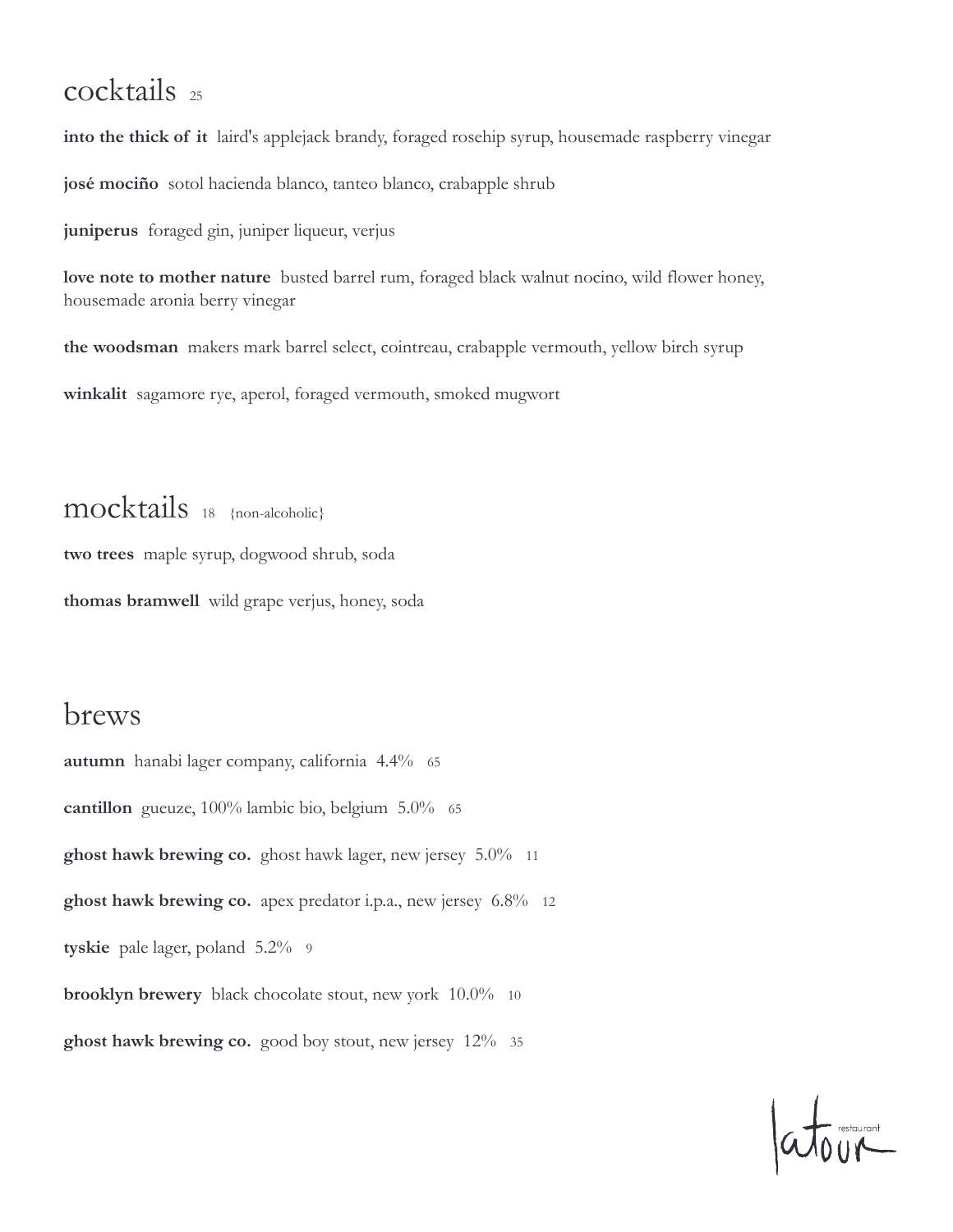#### gin

**cotswolds** england 16 **curious gin** catskill new york 15 **farmer's botanical organic** new york 15 **greenhook ginsmiths old tom** minnesota 16 **dickel** 14 **half moon orchard** new york 17 **monkey 47** germany 23 **orange county distillery** new york 24 **the botanist** scotland 18 **corgi** new jersey 16

### vodka

**belvedere** unfiltered rare diamond rye 19 **orange county distillery beet** 17 **stateside** 15 **stolichnaya elit** 18

## tequila

**ayate reposado** 34 **ayate añejo** 30 **gran patron burdeos añejo** 135 **riazul, añejo, 100% blue agave** 29 **san matias gran reserva** 18

### mezcal

**del maguey vida** 13 **ilegal joven** 17 **la herencia de sanchez joven** 45 **ponche de frutas**

#### rum

**zacapa xo** 32 **san teresa 1796** 16 **sea wynde** 24 **brugal 1888** 15 **don q gran reserva** 18

# rye whiskey

**a midwinter nights dram** 48 **bulleit rye** 14 **copper sea** 20 **michter's** 16 **orange county rye** 25 **redemption rye** 11 **yippee ki-yay** 21

# single malt whisky

**ardbeg 10 year** 25 **balvenie double wood 12 year** 22 **balvenie caribbean 14 year** 32 **balvenie sherry cask 15 year** 44 **balvenie port wood 21 year** 86 **glenfiddich 18 year** 55 **glenfiddich 21 year** 75 **glenfiddich 26 year** 150 **glenfiddich 30 year** 175 **glenmorangie signet** 60 **highland park 25 year** 165 **macallan 15 year** 48 **macallan 18 year** 110 **macallan 25 year** 450 **yamazaki 12 year** 65

armagnac **boingnères – 1985** 50 **larressingle v.s.o.p.** 18

## calvados

**claque-pepin, vieille réserve** 18 **{organic} coquerel** 14

# bourbon

**angel envy** 16 **baker's barrel select** 32 **basil hayden** 15 **blanton's** 30 **booker's** 32 **duke founder's reserve** 35 **george t stagg** 200 **hudson baby** 20 **little book chapter 5** 95 **old rip van winkle 10 year** 90 **pappy van winkle** 200 **family reserve 15 year van winkle 12 year** 125 **pinhook** 16 **widow jane 10 year** 13 **widow jane 15 year** 55 **willett** 18 **woodford reserve** 13

#### cognac

**courvoisier initiale** 80 **courvoisier v.s.o.p.** 22 **camus vs elegance** 18 **hardy noces d'or** 55 **hennessy v.s.** 17 **hennessy paradis** 250 **hennessy paradis imperial** 350 **jean fillioux très vieux** 40 **l'heraud charles vii** 95 **louis xiii** 2-oz. 450 or 1-oz. 350 **remy martin centaur** 100